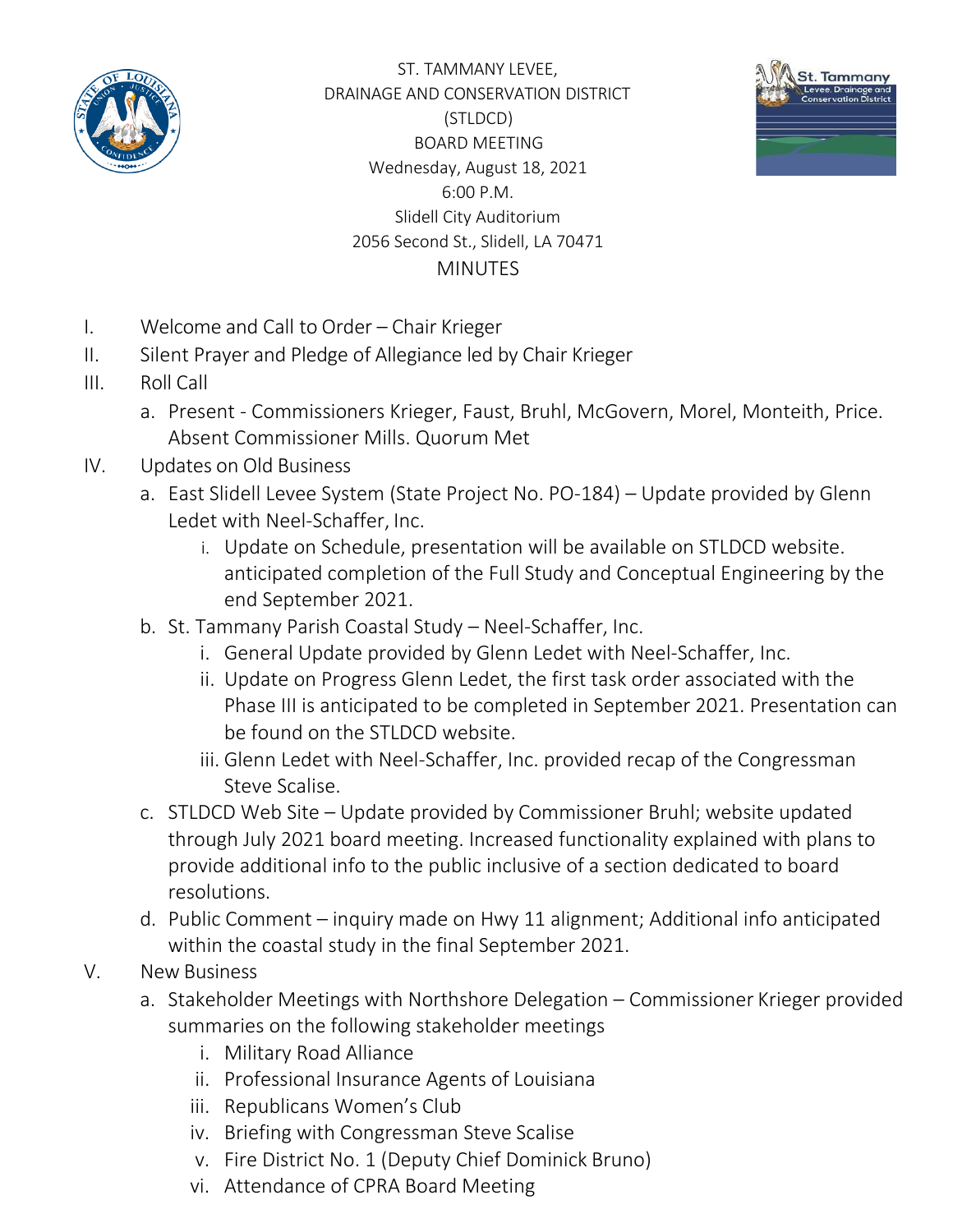- b. Public Comment inquiry and discussion on the next steps on the CPRA preferred plan. Implementation of a schedule and/or flowchart discussed.
- VI. Resolution of Senate Bill No. 87 (Act No. 132) of Louisiana Regular Session 2021
	- a. Discussion on Senate Bill No. 87 (Act No. 132) of the 2021 Louisiana Regular Session – Commissioner Krieger provided update; language read by commissioner Bruhl. Language reviewed amongst board.
	- b. Introduction of Resolution of Support for the Senate Bill 87 (Act No. 132) of the 2021 Louisiana Regular Session. Motion to amend resolution language made by Commissioner Monteith, 2<sup>nd</sup> by Commissioner Morel. Motion passed unanimously. Language amended in real time, Motion to accept amended resolution made by Commissioner McGovern, 2<sup>nd</sup> by commissioner Morel. Motion to accept amended resolution passed unanimously. Said resolution can be found on the STLDCD website in the resolution section.
	- c. Public Comment n/a
- VII. Resolution of Support for the RISEE Act of 2021
	- a. Discussion on the Reinvesting in Shoreline Economies and Ecosystems (RISEE) Act Commissioner Krieger provided summary and reviewed language of resolution to adopt.
	- b. Introduction of Resolution of Support for the RISEE Act of 2021 made by Chair Krieger. Motion to accept board resolution made by commissioner Faust,  $2^{nd}$  made by commissioner Price, Motion passed unanimously. Said resolution can be found on the STLDCD website.
	- c. Public Comment n/a
- VIII. Treasurer's Report summary provided by Commissioner Price.
	- a. Motion to accept the Treasurer's Report made by Commissioner Faust,  $2^{nd}$  by Commissioner Morel, motion to accept the August treasurer's report passed unanimously.
	- b. Annual STLDCD Board budget presentation made by commissioner Price. Motion to accept the annual budget made by McGovern, 2<sup>nd</sup> by commissioner Faust. Motion to accept the STLDCD annual budget passed unanimously.
	- c. Informational presentation on the "sworn financial statements and certifications of revenues \$75,000.00 or less" for legislative audit made by Commissioner Price.
	- d. Public Comment n/a
- IX. Approval of Meeting Minutes from July 21, 2021 Meeting motion to accept minutes from July 2021 made by commissioner Price, 2<sup>nd</sup> by commissioner Faust. Motion to accept the minutes from July 2021 passed unanimously.
	- a. Public Comment n/a
- X. Board Meeting Schedule
	- a. Next Regularly Scheduled Meeting
		- i. September 15, 2021 at the Parish Council Chambers, 21490 Koop Drive, Mandeville, LA